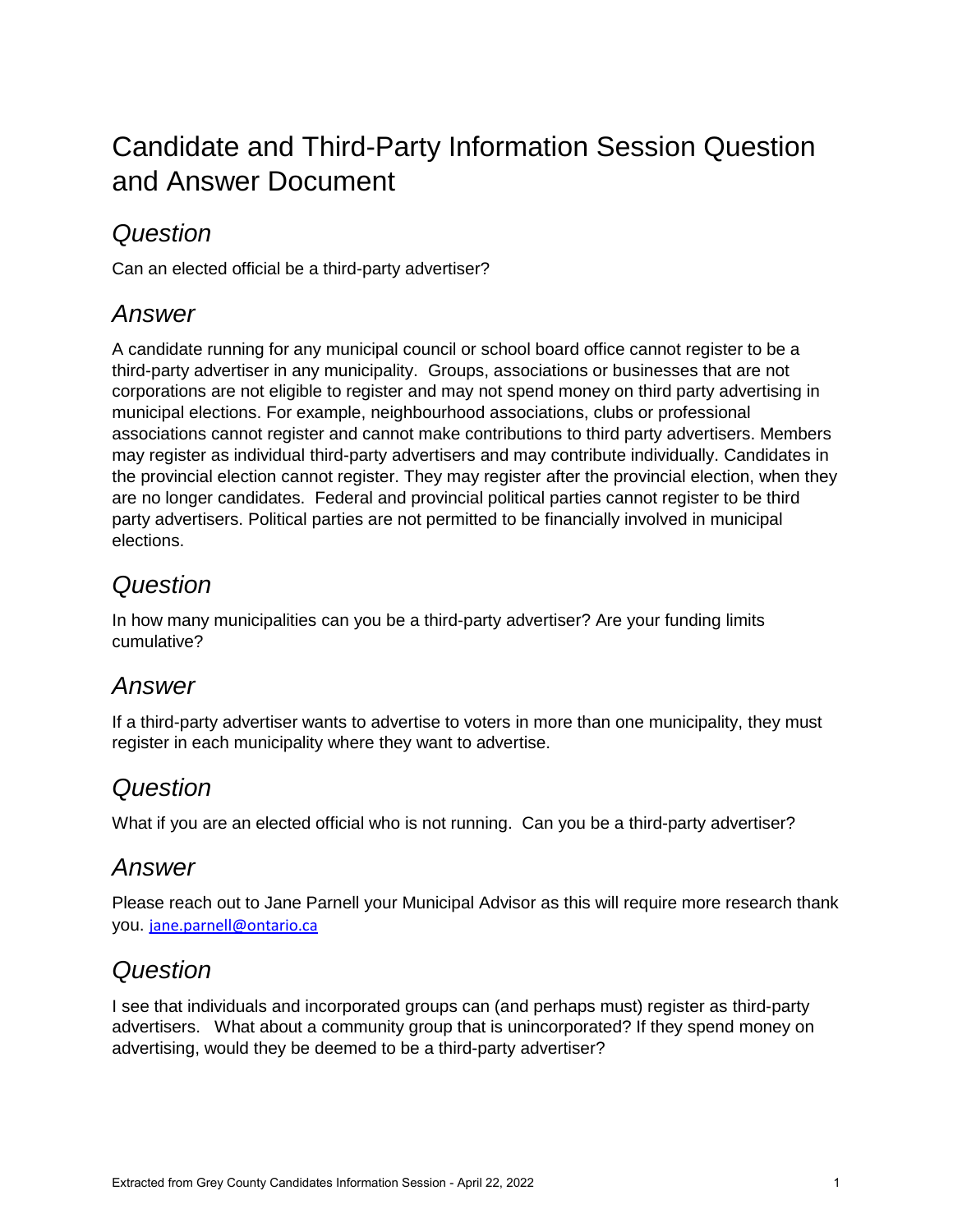### *Answer*

No, only individuals, trade unions and corporations can register.

#### *Question*

Can the voter's list be provided to candidates in a sortable format to make it more useable?

#### *Answer*

Requests for voter's list must be made to the clerk in writing.

### *Question*

Are candidates allowed to receive a voters list that includes the mailing address if it is outside of the municipality? I.e., seasonal residents.

#### *Answer*

Voter's lists are only available to municipal candidates or trustee candidates.

### *Question*

We know that, however since we have a lot of people who have secondary residences here, the only way to reach them is through their mailing address. Is the clerk obligated to provide that to candidates so we can do mail-outs?

### *Answer*

Answered during question period following presentations.

### *Question*

I believe the question is what information is to be included on the voter's lists provided by clerks to candidates. Some municipalities such as ours include the voter's mailing address other's do not, thereby disadvantaging those voters who own property but do not live at that address.

### *Answer*

Answered during question period following presentations

#### *Question*

Can you run for council if a member of your family works for the municipality you are running for?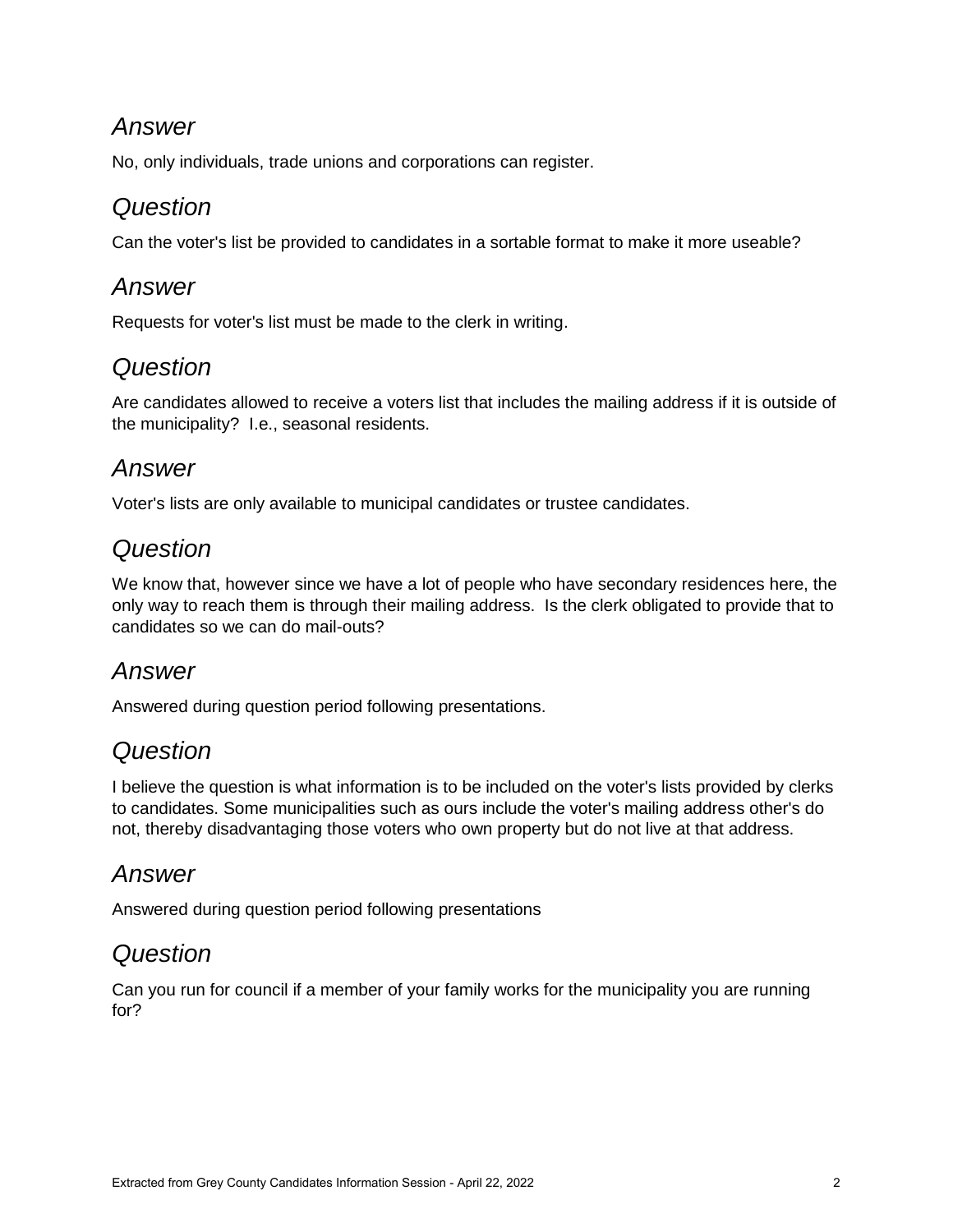### *Answer*

Answered during question period following presentations. Please contact your local municipality for any relevant policies.

#### *Question*

Are community groups who promote issues on social media (not endorsed candidates) considered Third Party advertisers?

#### *Answer*

The Ministry of Municipal Affairs and Housing addressed this during their presentation earlier in the session.

### *Question*

What should I anticipate as the cost to run an election?

#### *Answer*

Anyone wishing to run in the election should visit the municipal websites and view what others have spent on their campaigns in past years, as it can vary.

#### *Question*

When can people put yard signs up?

#### *Answer*

Candidates should speak to their municipal clerk to confirm what each municipality's restrictions are and also confirm with Grey County to see what is allowed alongside Grey County roads.

### *Question*

Does an appointed member of a council run for election or re-election?

### *Answer*

The Ministry has stated that the legislation doesn't regulate how a candidate presents their candidacy and is silent on that matter.

### *Question*

I would appreciate clarity around conflict of interest for anyone running for Council.

#### *Answer*

Each municipality has procedures around use of resources during a campaign. Candidates are encouraged to familiarize themselves with the Municipal Conflict of Interest Act and get a legal opinion on outstanding questions.